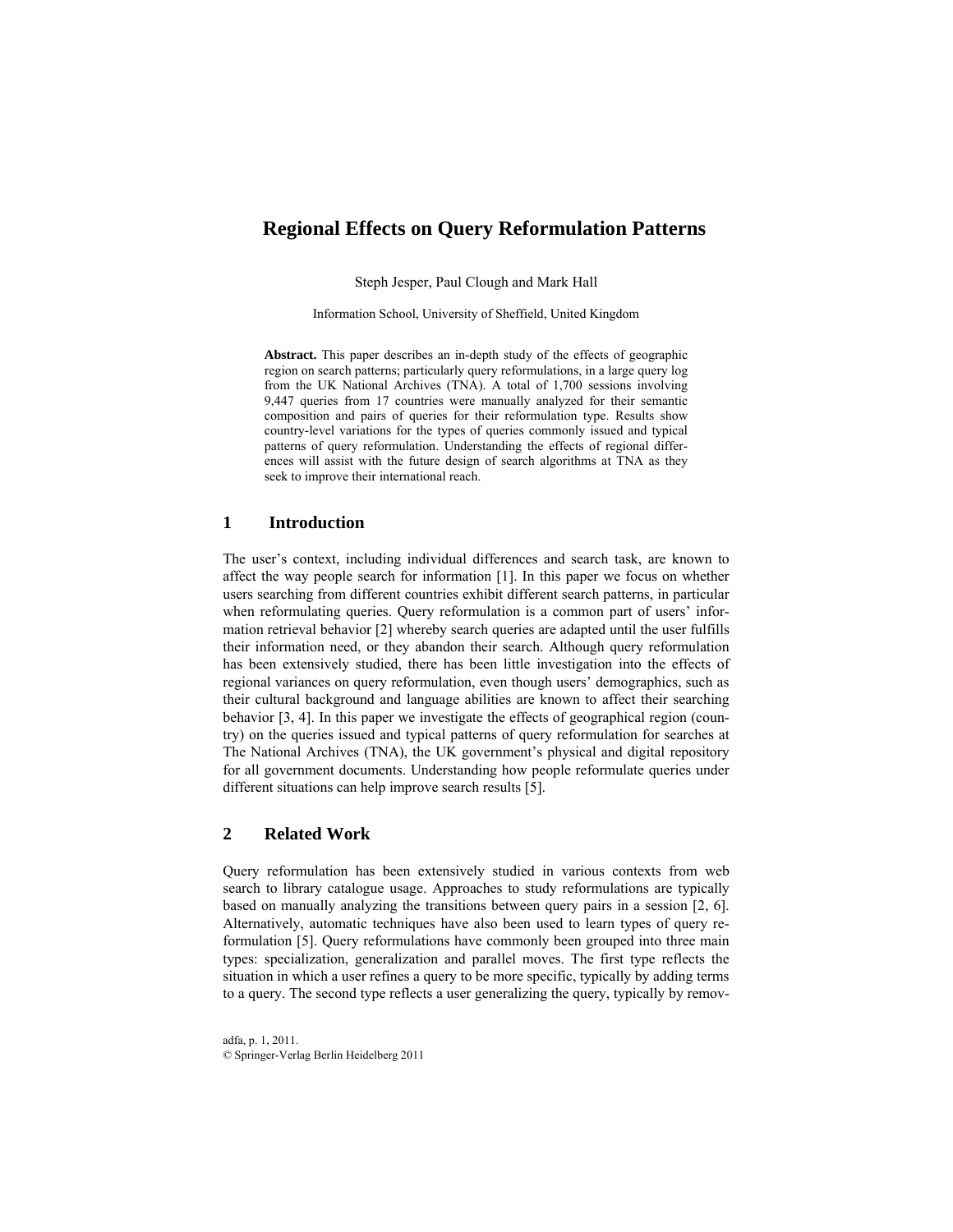al of query terms. The final type indicates where a user changes to a new aspect of the *same topic*. Findings from previous studies have generally shown that parallel moves are the most common form of reformulation, followed by specializations and then generalizations [4-7]. Various studies have also explored the effects of cultural background on search behaviors. This includes comparing queries originating from different locations [5, 8], as well as users searching with varying language ability [3]. Most relevant to this paper are the studies by Spink et al. [4] and Boldi et al. [5]. Spink et al. analyzed the searching behavior of European users of FAST compared with US users of Excite. Results highlighted clear differences in the topics searched and search behaviors across the two countries, such as the vocabulary of queries used and query lengths. Boldi et al. compared query reformulation patterns identified in query logs from Yahoo! UK and Yahoo! US. Differences in query reformulation patterns could be observed between the UK and US search engine logs, with the UK data displaying higher proportions of specializations and parallel moves.

# **3 Methodology**

Sessions comprising  $\geq$ 3 queries were extracted from a 2009 search log from TNA containing  $\sim$ 1.9 million queries. These were derived from web logs at TNA that record search interactions with various resources accessed through various search functionalities, including an online catalogue (http://discovery.nationalarchives.gov.uk). Sessions were demarcated as interactions from the same IP address with a time interval between each interaction of <30 mins. The originating country of IP addresses was determined using the Maxmind Geolite geo-location database, which has an accuracy of 99.5% for country-lookup. The first 100 sessions for each region were extracted and analyzed manually providing 1,700 sessions and 9,447 queries for analysis. Queries were analyzed with respect to their linguistic structure and semantic composition (Person, Location, Specific item/object, Organization, Event and Other). Following the analysis of individual queries, the transitions between query pairs,  $Q_n$  and  $Q_{n+1}$ , were analyzed and categorized regarding type of query reformulation: *New* (N) Q<sub>n</sub> and  $Q_{n+1}$  have no words in common (or  $Q_n = Q_0$ ), *Specialization* (S)  $Q_n$  and  $Q_{n+1}$  are mostly identical but with more specific concepts used or material added, *Generalization* (G)  $Q_n$  and  $Q_{n+1}$  are mostly identical but with more general concepts used or material removed, *Parallel* (P) at least one phrase in  $Q_n$  is exchanged for a different phrase in  $Q_{n+1}$ , *Revision* (R)  $Q_n$  and  $Q_{n+1}$  contain the same information, but re-ordered, re-formatted or spelt differently and *Back* (B):  $Q_{n+1}$  is exactly identical to  $Q_{n-1}$ .

#### **4 Results**

Table 1 summarizes the proportion of queries containing particular semantic entities. Overall, 55.1% of all queries contain a Person element, 30.4% a Location and 21.5% reference to a Specific item/object. Person searches constitute over 50% of all queries submitted, and are the most popular element for all but five of the regions. Latin America shows a particularly strong preference for names of people (92% of South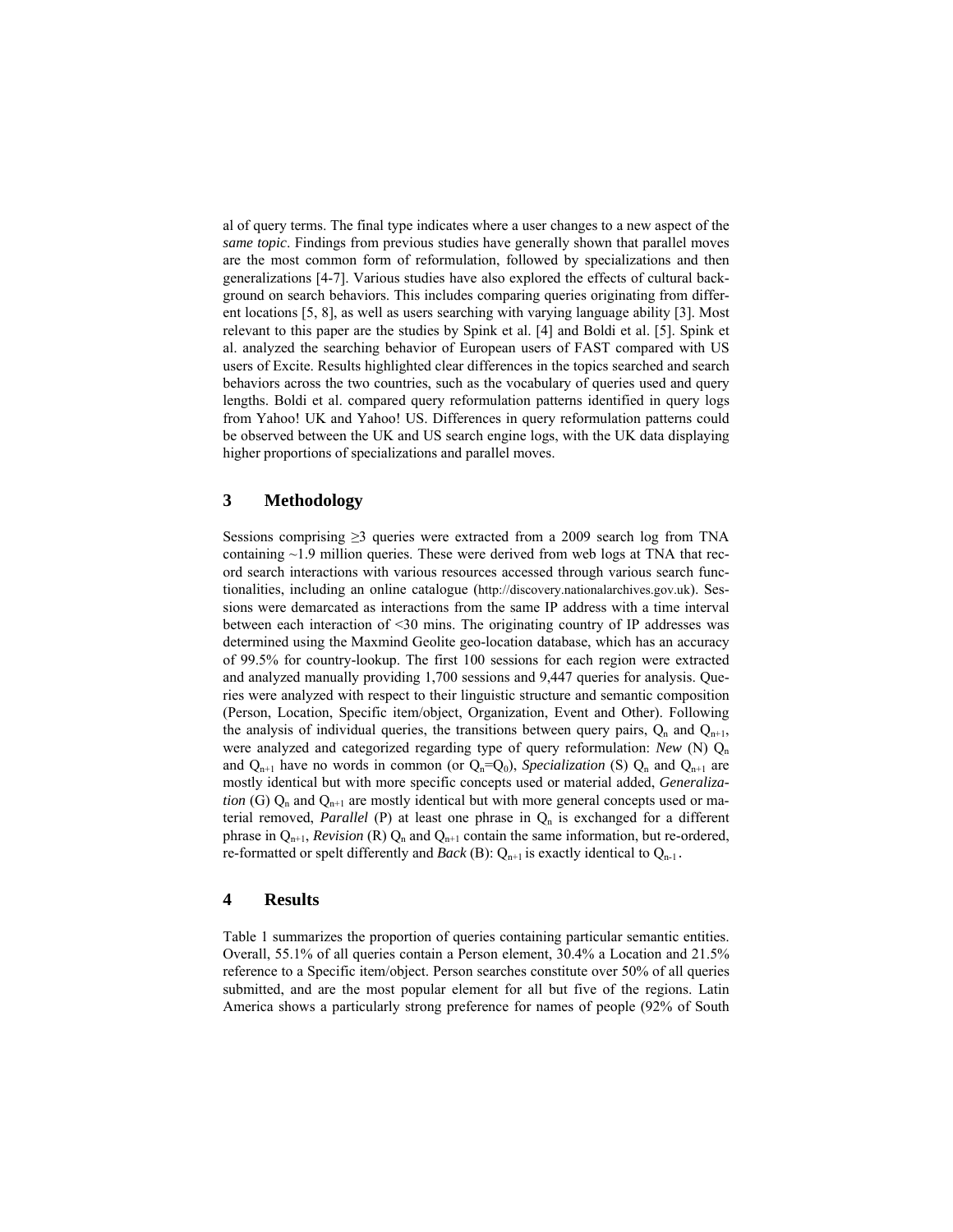|                         | Per.<br>$\frac{9}{6}$ | Loc.<br>$(\%)$ | <b>Item</b><br>$\frac{9}{6}$ | Org.<br>(%) | Event<br>$\left(\frac{0}{0}\right)$ | Other<br>$(\%)$ |
|-------------------------|-----------------------|----------------|------------------------------|-------------|-------------------------------------|-----------------|
| Australia & New Zealand | 64.4                  | 20.0           | 24.8                         | 15.3        | 4.8                                 | 11.2            |
| <b>British Isles</b>    | 65.0                  | 22.4           | 20.3                         | 13.9        | 3.2                                 | 11.2            |
| Caribbean               | 51.4                  | 49.3           | 26.1                         | 14.2        | 9.0                                 | 16.1            |
| Central Africa          | 39.2                  | 48.7           | 28.6                         | 16.4        | 6.9                                 | 22.4            |
| Central America         | 90.1                  | 9.0            | 4.2                          | 2.9         | 2.4                                 | 5.9             |
| East Asia               | 32.1                  | 43.3           | 32.0                         | 16.6        | 11                                  | 14.7            |
| Eastern Europe          | 56.8                  | 11.4           | 20.1                         | 24.1        | 2.4                                 | 13.4            |
| Middle East             | 40.7                  | 44.8           | 23.6                         | 22.3        | 17                                  | 24.0            |
| Nordic Countries        | 64.5                  | 16.6           | 15.2                         | 15.4        | 2.6                                 | 15.6            |
| North America           | 63.6                  | 21.7           | 17.4                         | 13.7        | 2.6                                 | 11.3            |
| Northern Africa         | 31.9                  | 56.6           | 19.6                         | 14.4        | 3.6                                 | 24.9            |
| South America           | 92.1                  | 4.0            | 3.5                          | 7.0         | 0.2                                 | 1.2             |
| South-Central Asia      | 49.8                  | 30.1           | 33.3                         | 16.3        | 6.1                                 | 25.2            |
| Southeast Asia          | 49.8                  | 38.7           | 24.5                         | 19.4        | 7.9                                 | 14.1            |
| Southern Africa         | 69.2                  | 21.2           | 13.0                         | 18.2        | 10                                  | 17.5            |
| Southern Europe         | 54.4                  | 29.5           | 23.7                         | 15.0        | 7.6                                 | 14.8            |
| Western Europe          | 51.0                  | 22             | 24.2                         | 27.9        | 4.4                                 | 16.0            |
| <b>OVERALL</b>          | 55.1                  | 30.4           | 21.5                         | 16.4        | 6.5                                 | 15.8            |

American searches and 90% of Central American). This corresponds to previous findings showing query topics may vary based on cultural background [4].

**Table 1** Percentage of queries containing semantic entities

|                         | N<br>(%) | S<br>$(\%)$ | G<br>$(\%)$ | P<br>$\frac{9}{6}$ | $\bf R$<br>$(\%)$ | B<br>$\frac{9}{0}$ | <b>Modal</b> path                                           |
|-------------------------|----------|-------------|-------------|--------------------|-------------------|--------------------|-------------------------------------------------------------|
| Australia & New Zealand | 24.4     | 19.1        | 15.2        | 18.9               | 9.7               | 12.8               | $N \rightarrow S \rightarrow B$                             |
| <b>British Isles</b>    | 24.7     | 22.6        | 10.0        | 13.9               | 15.8              | 13.0               | $N \rightarrow S \rightarrow B$                             |
| Caribbean               | 19.9     | 19.9        | 7.6         | 22.1               | 15.6              | 14.9               | $N \rightarrow R \rightarrow R$                             |
| Central Africa          | 25.3     | 18.9        | 6.9         | 25.8               | 12.3              | 10.8               | $N \rightarrow R \rightarrow R$                             |
| Central America         | 23.7     | 15.4        | 9.4         | 12.1               | 25.9              | 13.6               | $N \rightarrow R \rightarrow R \rightarrow R \rightarrow R$ |
| East Asia               | 20.7     | 17.2        | 10.7        | 20.7               | 15.2              | 15.6               | $N \rightarrow S \rightarrow B$                             |
| Eastern Europe          | 22.7     | 13.6        | 3.7         | 22.1               | 31.4              | 6.5                | $N \rightarrow R \rightarrow R$                             |
| Middle East             | 18.1     | 16.7        | 8.8         | 26.8               | 20.0              | 9.6                | $N \rightarrow S \rightarrow P$                             |
| Nordic Countries        | 24.6     | 15.0        | 5.8         | 14.4               | 24.6              | 15.8               | $N \rightarrow R \rightarrow R$                             |
| North America           | 23.6     | 16.7        | 10.6        | 23.6               | 16.9              | 8.5                | $N \rightarrow S \rightarrow B$                             |
| Northern Africa         | 21.3     | 18.3        | 10.3        | 22.3               | 15.4              | 12.4               | $N \rightarrow S \rightarrow P$                             |
| South America           | 23.5     | 6.5         | 7.9         | 8.8                | 43.0              | 10.2               | $N \rightarrow R \rightarrow R$                             |
| South-Central Asia      | 22.6     | 18.3        | 7.7         | 21.3               | 18.1              | 12.0               | $N \rightarrow S \rightarrow B$                             |
| Southeast Asia          | 19.9     | 19.3        | 7.0         | 24.2               | 20.0              | 9.6                | $N \rightarrow S \rightarrow P$                             |
| Southern Africa         | 20.3     | 21.5        | 11.3        | 20.8               | 11.7              | 14.3               | $N \rightarrow S \rightarrow P$                             |
| Southern Europe         | 22.1     | 19.0        | 8.5         | 16.5               | 21.2              | 12.6               | $N \rightarrow R \rightarrow R \rightarrow R \rightarrow R$ |
| Western Europe          | 22.4     | 17.8        | 10.1        | 23.3               | 15.2              | 11.2               | $N \rightarrow S \rightarrow B$                             |
| OVERALL                 | 22.2     | 17.6        | 9.0         | 20.4               | 18.9              | 12.0               | $N \rightarrow R \rightarrow R$                             |

**Table 2** Percentage of reformulation types and most frequent reformulation path

Table 2 shows the proportion of reformulation types for each of the regions and across all queries. Ignoring the results for New, overall the most common query reformulation is Parallel (20.4%), Revision (18.9%), Specialization (17.6%), Back (12%) and Generalization (9%). The results are similar to previous findings where results showed that parallel is the most common form of reformulation and specializa